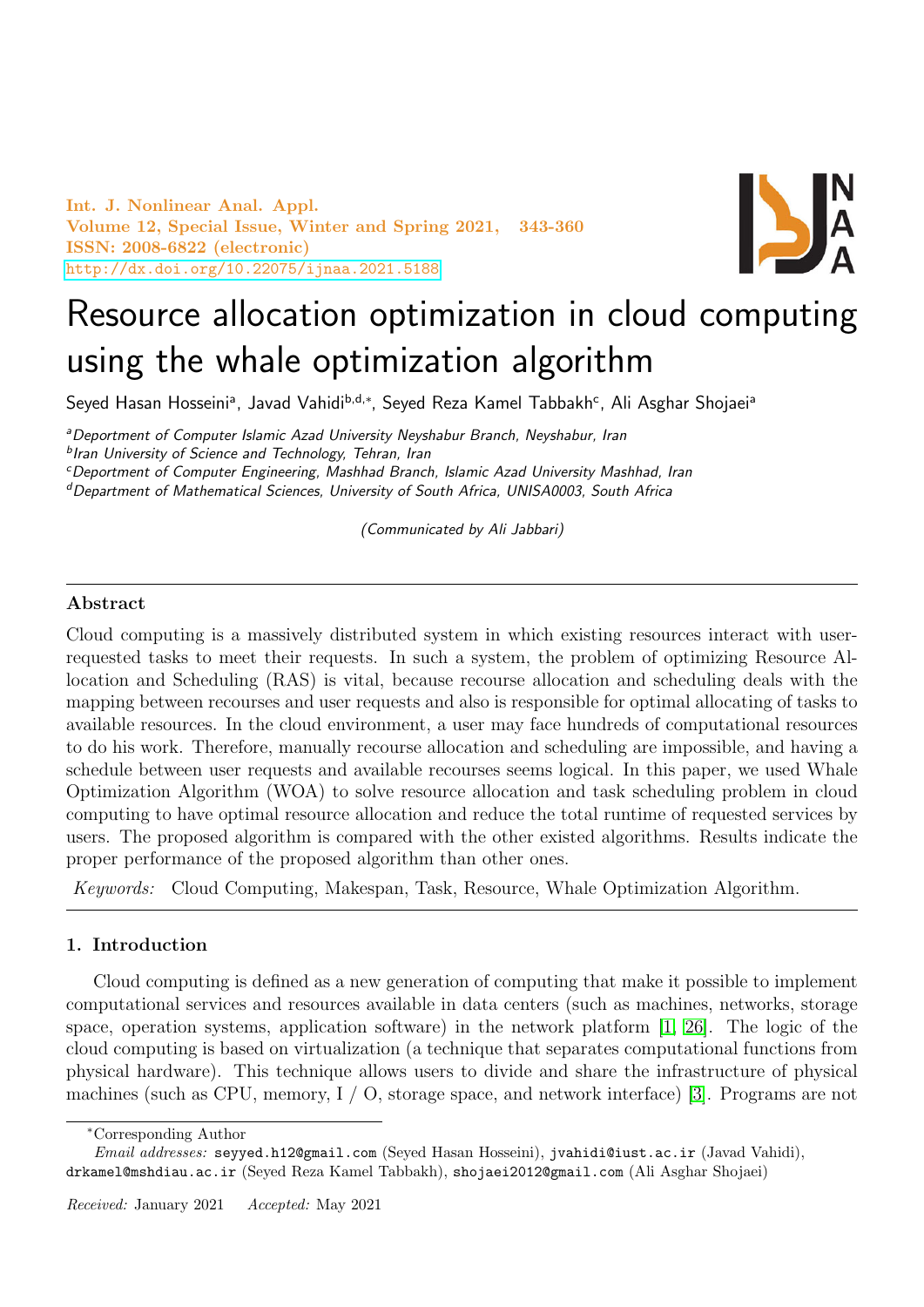run on physical machines, but they are run on virtual machines instead. Virtual Machine (VM) is a implementation of software for a computational environment related to simulation of a physical machine running directly on a physical hardware [\[5,](#page-16-3) [27\]](#page-16-4). Virtual Machine Monitor (VMM) is also applied to create and manage VMs (including Xen, VMware, VirtualBox, and KVM) [\[6\]](#page-16-5). Virtual machine configuration or resource allocation controls the sharing of assigned physical resources (CPU, memory, I/O bandwidth) to VMs. The problem of optimizing the performance of virtual programs (such as applications running on VMs) is very important in the success of cloud computing paradigm, since the VM configuration affects the program's performance[\[2,](#page-16-6) [4\]](#page-16-7).

Recently, cloud computing has emerged like a new paradigm for service provisioning on the Internet using a dynamic pool of virtual computing resources. Most cloud service providers such as Microsoft, Amazon, and Google, have increasingly expanded their data centers to meet customer needs, which in turn increased energy consumption and CO2 emissions to the environment.

According to studies, the energy consumption of large data centers in the world equals to that of 25000 homes. Between the years 2005 and 2010, data centers' power consumption has increased by 56% and it is expected that if this trend continues, the annual energy costs of data centers' operators will exceeds their equipment costs. It is also estimated that 2% of global carbon emission is related to information and communication technologies and 14% of it is related to data centers. With respect to the economic and environmental impact of data centers' energy consumption, the existence of energy-aware approaches that lead to significant reduction in operational costs of data centers and negative effects of CO2 emission into the environment is necessary [\[7,](#page-16-8) [27,](#page-16-4) [29\]](#page-17-0).

In this paper whale optimization algorithm is used to solve resource allocation optimization in cloud computing and then an optimal solution is suggested to solve the mentioned problem.

The structure of the paper is organized as follows: Section [2](#page-1-0) describes the related works. Whale optimization algorithm is explained in Section [3.](#page-3-0) Proposed algorithm is introduced in Section [4.](#page-4-0) Simulation results and conclusions are presented in Sections [5](#page-10-0) and [6](#page-15-0) respectively.

#### <span id="page-1-0"></span>2. Related work

Many researchers have been working on the optimization problems and the applications of the computers in order to optimize them[[\[32\]](#page-17-1) -[\[34\]](#page-17-2)]. In particular, many kinds of research have been done on the optimization running programs in virtual environments and resource allocation. In the following we investigate some of them.

Baranwal and Vidyarthi [\[8\]](#page-16-9) proposed a multi-attribute combinatorial double auction for Cloud resource allocation by considering price and other quality of service parameters. Proposed approach imposes a penalty on the provider for false QoS assurance in order to win the auction and at the same time customer is compensated.

Ma et al. [\[9\]](#page-16-10) explored existing RAS policies and algorithms with their associated parameters and then classified five major topics in cloud computing, namely locality-aware task scheduling, reliabilityaware scheduling, energy-aware RAS, Software as a Service (SaaS) layer RAS and workflow scheduling into three parts: performance-based RAS, cost-based RAS, and performance- and cost-based RAS.

Shrimali and Patel [\[10\]](#page-16-11) proposed an energy-efficient resource allocation using Multi-Objective Optimization (MOO) method and implemented it in CloudSim environment. They considered power consumption and SLA violations and achieved on average, 32% power consumption and 5.41% SLA violations over a 24-h period with maintaining QoS requirements, 51% improvement in SLAV and 13% reduction in power consumption.

Pradhan et al. [\[11\]](#page-16-12) have used round robin resource allocation algorithm to satisfy customer demands and reducing waiting time. Authors have answered the question "what is the optimal time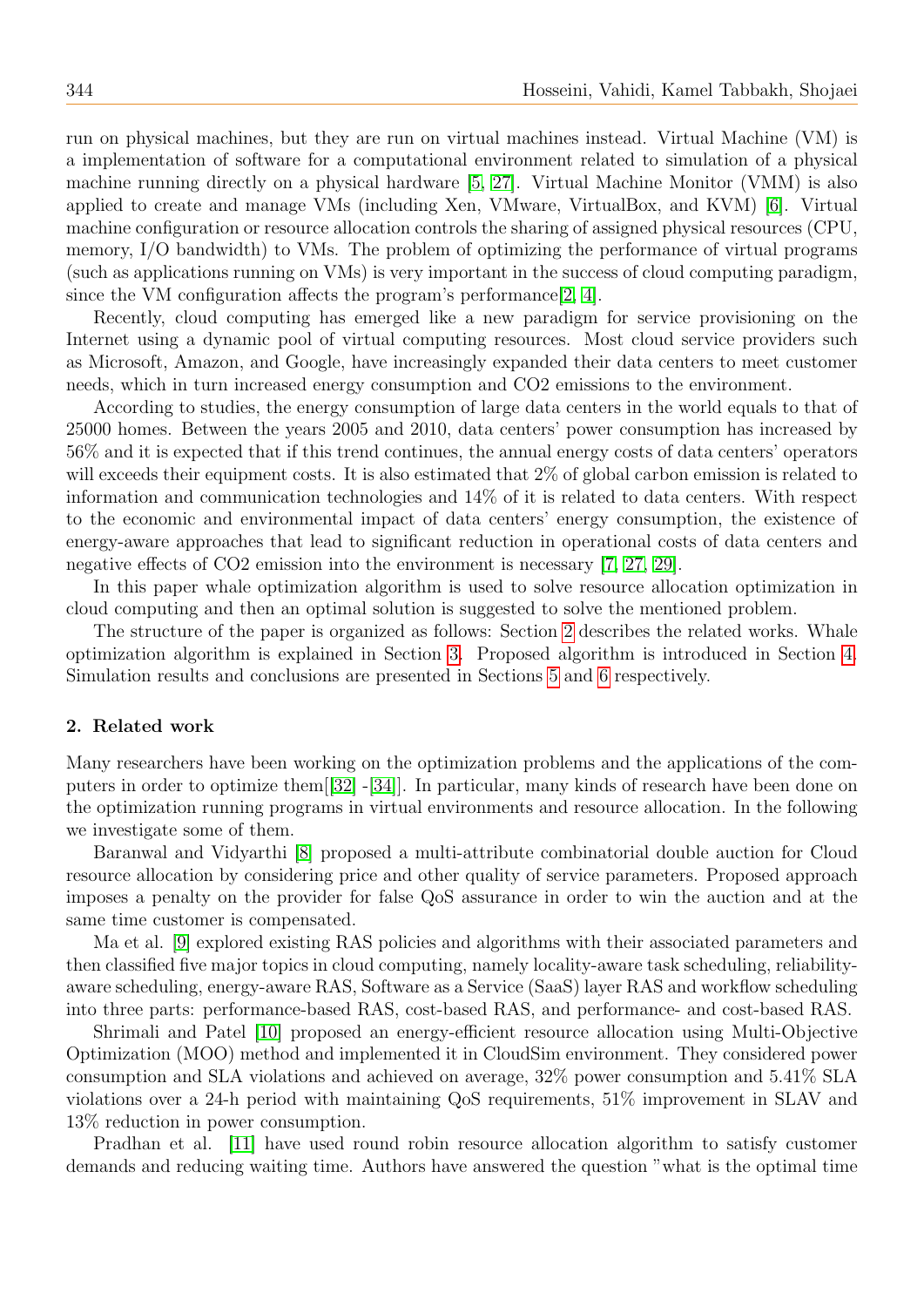quantum in round robin algorithm?" using dynamic time quantum instead of fixed time quantum.

Lin et al. [\[12\]](#page-16-13) discussed on resource allocation at the application level and proposed a thresholdbased dynamic resource allocation scheme for cloud computing that can allocate virtual resources (virtual machines) dynamically based on their load changes and therefore improve resource utilization and reduce user usage cost.

Kheiri et al. [\[13\]](#page-16-14) proposed an Genetic Algorithm (GA) based approach to guarantee service quality through providing adequate resources and improving system performance, meeting users' requirements and providing maximum resource efficiency. To do so, they considered the effects of resource allocation on the service performance and cost.

Jena and Mohanty [\[14\]](#page-16-15) proposed a two-phase approach including genetic algorithm-based resource allocation and shortest task first scheduling in multi-cloud computing in order to remove the gap existed between customers fluctuating requirements and existed infrastructure for the service with the aim of mapping tasks to VMs to minimize makespan and maximize customer satisfaction.

Boloni and Turgut [\[15\]](#page-16-16) explored applications ranging from weather prediction to financial modeling in which output quality increases with the deployed computational power and proposed a computation scheduling by considering both the financial cost of the computation and the predicted financial benefit of the output named value of information (VoI)-based scheduling algorithm.

Hallawi et al. [\[16\]](#page-16-17) proposed two algorithms, namely Combinatorial Ordering First-Fit Genetic Algorithm (COFFGA) and Combinatorial Ordering Next Fit Genetic Algorithm (CONFGA) and then combined them. The aim of the combined algorithm is to reduce the total number of running servers and resources wastage per server. Authors compared their algorithm with existing algorithms in terms of performance and robustness.

Samimi et al. [\[17\]](#page-16-18) proposed a new market model called "Combinatorial Double Auction Resource Allocation" (CDARA) to meet both users and providers requirements and then evaluated its efficiency from an economic point of view. Li et al. [\[18\]](#page-16-19) developed comprehensive models of cloud resource provisioning for both private and public cloud-based automotive system by considering issues such as stochastic communication delays and task deadlines. In fact they developed centralized resource provisioning model for private cloud by using chance constrained optimization to utilize the cloud resources for best Quality of Services and a decentralized auction-based model for public cloud by using reinforcement learning to obtain an optimal bidding policy for a "selfish" agent.

Maguluri et al. [\[19\]](#page-16-20) divided resource allocation problem into a routing or load balancing problem and a scheduling problem in which jobs arrive according to a stochastic process and request resources like CPU, memory and storage space and used the join-the-shortest-queue routing and power-of-twochoices routing algorithms with MaxWeight scheduling algorithm to solve the mentioned problem which are queue length optimal in the heavy traffic limit.

Xiaoying et al. [\[20\]](#page-16-21) proposed two dynamic resource allocation methods: (1) speed switching (SS) method and (2) speed increasing (SI) method in order to enhance storage utilization and reduce download time in cloud download service. Muthu and Enoch [\[21\]](#page-16-22) proposed a new optimized approach named GABFO by combining bacterial foraging optimization algorithm and GA in order to schedule jobs and allocate resources in a efficient manner then compared their method with PSO, GA, BFO.

Sheuly et al. [\[22\]](#page-16-23) investigated three different allocation-based GA algorithms, Particle Swarm Optimization (PSO) and Best-fit heuristic algorithm for cost optimization and computational time minimization as well they investigated the effect of the algorithm parameters (i.e. population size, probability of mutation and probability of crossover) on the objective function in GA and found that the performance of the algorithm is condition-dependent, the conditions such as available resource, number of VMs etc.

Ficco et al. [\[23\]](#page-16-24) oroposed a bio-inspired coral-reefs optimization based approach to model cloud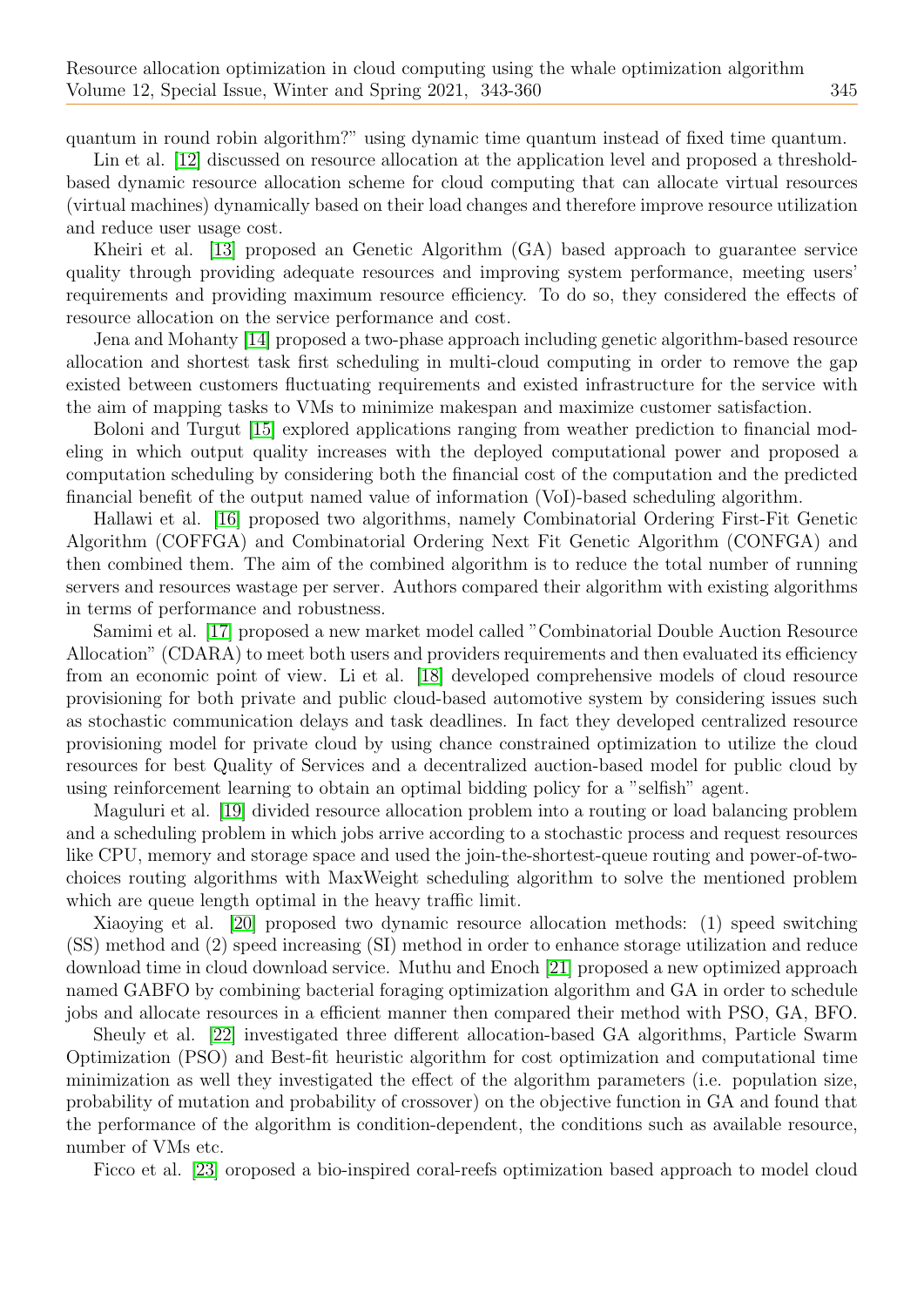elasticity in a cloud-data center in which they utilized classic Game Theory to optimize resource reallocation by considering cloud provider's objectives and customer requirements through formalizing Service Level Agreements using a fuzzy linguistic method.

HU et al. [\[24\]](#page-16-25) focused on the advantages and disadvantages of ACO algorithm and its combination with GA for increasing the speed of the searching ability in order to overcome the shortage of initial pheromone decomposition and increase the convergence speed to solve resource allocation problems in cloud computing.

## <span id="page-3-0"></span>3. Whale optimization algorithm (WOA)

The WOA is a novel meta-heuristic algorithm that is inspired by the Humpback whales [\[25\]](#page-16-26). In this algorithm, the optimization process starts with producing a randomly generated population for whales. These whales try to find the prey's (optimum) location, then append (optimize) them by encompassing or bubble-net or method. In the encompassing method [\[25\]](#page-16-26), the Humpback whales improve their current location according to the best location as follows:

$$
D = |C \odot X^*(t) - X(t)| \tag{3.1}
$$

$$
X(t+1) = |X^*(t) - A \odot D|,
$$
\n(3.2)

In which, D is the distance between the position vector of both prey  $X(t)^*$  and whale  $X(t)$ , and t is the current iteration number.  $A$  and  $C$  are coefficient vectors, and are defined as follows:

<span id="page-3-1"></span>
$$
A = 2a \odot r - a \tag{3.3}
$$

$$
C = 2r,\t\t(3.4)
$$

In which, r is a random vector  $\in [0, 1]$ , and the value of a is decreased linearly from 2 to 0 in the iterations.

Whereas the bubble-net method can be performed in two ways. The first is the shrinking encompassing in which, the value of a in equation  $(3.3)$  and A are decreased. The second is the spiral updating position which is applied to get inspired by the helix-shaped movement of Humpback whales around prey:

$$
X(t+1) = D' \odot e^{bl} \odot \cos(2\pi l) X^*(t).
$$

In which,  $D' = |X^*(t) - X(t)|$  is defined as the distance between the whale and prey, b is a constant value used for specifying the logarithmic spiral shape,  $\odot$  is an element-by-element multiplication, and l is a randomly generated value  $\in [-1, 1]$ .

The whales can swim around the victim through a shrinking circle and along a spiral-shaped path concurrently:

$$
X(t+1) = \begin{cases} X^*(t) - A \odot D & if \quad p \ge 0.5\\ D' \odot e^{bl} \odot \cos(2\pi l) + X^*(t) & if \quad p \le 0.5. \end{cases}
$$

In which,  $p \in [0, 1]$  is a random value for describing the probability of taking either the shrinking encompassing method or the spiral model to set the whales position. In the discovery phase, the Humpback whales explore for prey with a random manner. The position of a whale is set by specifying a random search agent rather than the best search agent as below:

$$
D = |C \odot X_{rand} - X(t)| \tag{3.5}
$$

$$
X(t+) = |X_{rand} - A \odot D|,\tag{3.6}
$$

In which,  $X_{rand}$  is a position specified randomly among the current population. The first algorithm depicts the total structure of the WOA.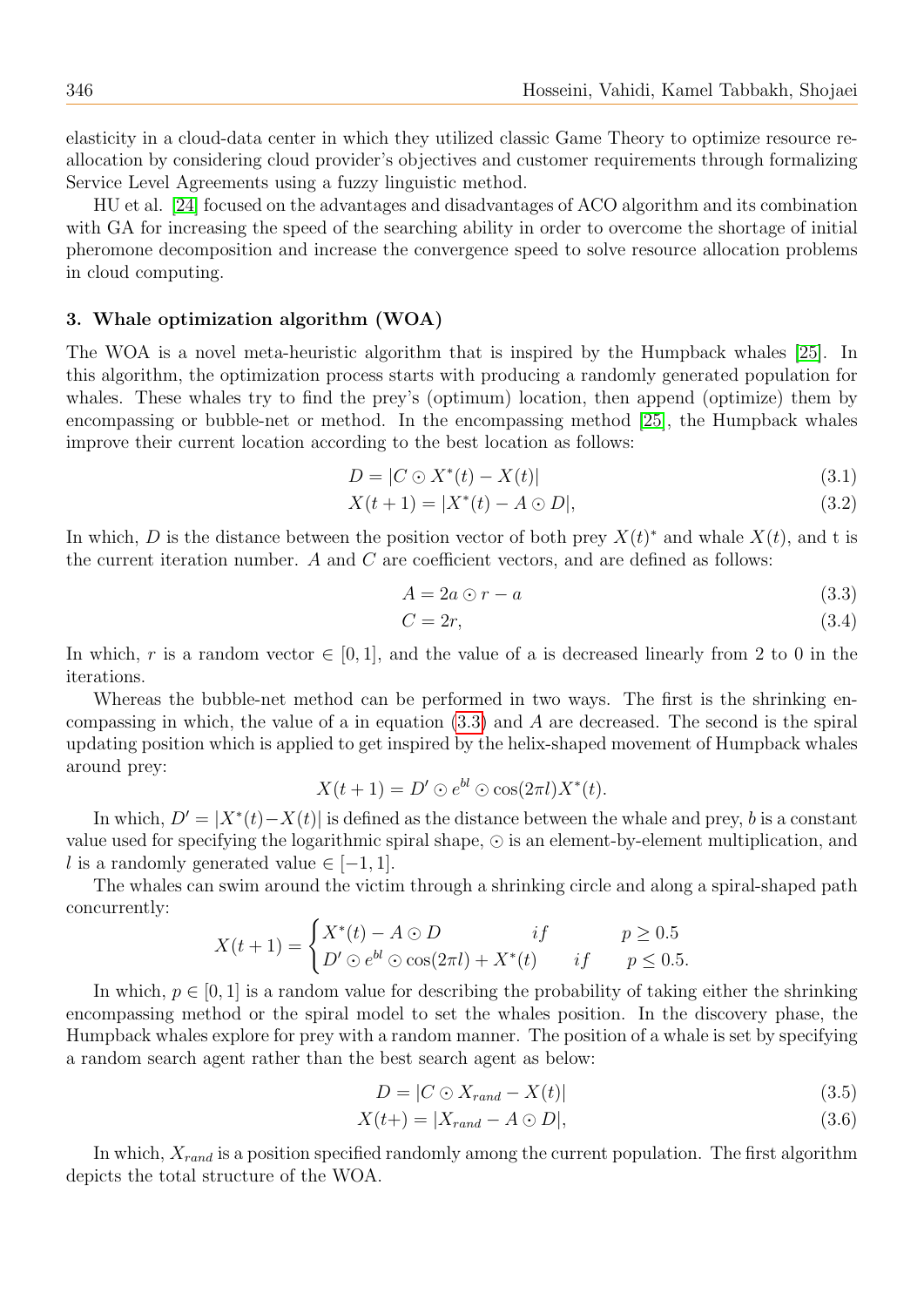#### <span id="page-4-0"></span>4. The proposed algorithm

Evolutionary algorithms have been widely used to solve complex optimization problems. Given that the resource allocation problem is an NP-complete problem, evolutionary algorithms can be used to find an optimal solution for that. In this paper, a new evolutionary technique called whale optimization algorithm is used to solve the resource allocation problem in cloud computing. The whale algorithm is inspired by the collective hunting way of a kind of Whale named Humpback Whale. In the following we will investigate the details of whale optimization algorithm to solve resource allocation problem.

## 4.1. Steps of the proposed algorithm

The proposed algorithm begins by creating a number of whales using 'whalecreat' function. Each whale represents a random solution for the scheduling problem. After this step, the fitness of each whale is calculated and the best solution is considered as the current optimal whale. Fitness function is equal to the total communication required in the resource allocation form of a whale. This function is named 'fitness' and explained in the following sections. After this step, whales begin to move. For each whale, the values of  $a, A, C, l, p$  are updated. A and C are constant coefficients. a is a descending number  $\in [2,0]$ . p is a random number  $\in [2,0]$  and  $l \in [2,0]$ . The use of these numbers is explained in the following sections.

One of the most important functions in the whale algorithm is the distance between two whales. Since the whale algorithm is designed for a continuous problems and the resource allocation problem is a discrete problem, this function needs to be rewritten. This function is used as 'distance' function in the algorithm. In total, three functions are designed for whale motion. The first one is "shrinking" function that reduces the distance between the current whale and the best whale. The second one is "spiral" function that simulates the current whale spin around the best whale. The third one is "searchprey" that moves a whale toward a random whale. The flowchart of the proposed algorithm is shown in Figure [1.](#page-5-0)

### 4.2. Whale creating

In this algorithm, each whale represents a solution to the problem of resource allocation. There are two types of nodes in the mentioned problem: gateway and resource. Each gateway is assigned a number of resources, and their information is sent just to this gateway. On the other hand, gateways are connected based on a specific topology in order to create the complete flow of information in the cloud. Due to the cost of data transmission between the gateways, their connection is created with the least edges and in the form of a spanning tree or a ring. Accordingly, each whale represents two sets of communications: edges that show the connection between gateways and edges that show the resources assigned to each gateway. A one-dimensional array w of size  $k + n$  is used to display a whale, where k is the number of gateways and n is the number of resources. The first k entries of array w  $(w[1,k])$  show the relationship between gateways.  $w[i] = j$  means that gateway I sends its information to gateway j  $(i \neq j)$ . The second n entries of array w  $(w[k + 1,n])$  represent gateway of each resource.  $w[p] = q$  indicates that resource  $p - k$  sends its information to gateway q. Table [1](#page-6-0) shows an example of how the whale is displayed in the proposed algorithm. There are 4 gateways and 7 resources in this example. The length of the array is equal to 11. To create a random whale, two parts of the array are filled individually. The first part is filled firstly.

If j is the random number generated for  $i^{th}$  cell, then  $1 \leq j \leq k$  and  $i \neq j$ . Then next n cells are filled. For each generated random number like j, we have  $1 \leq j \leq k$ . In fact, each resource is assigned to one gateway.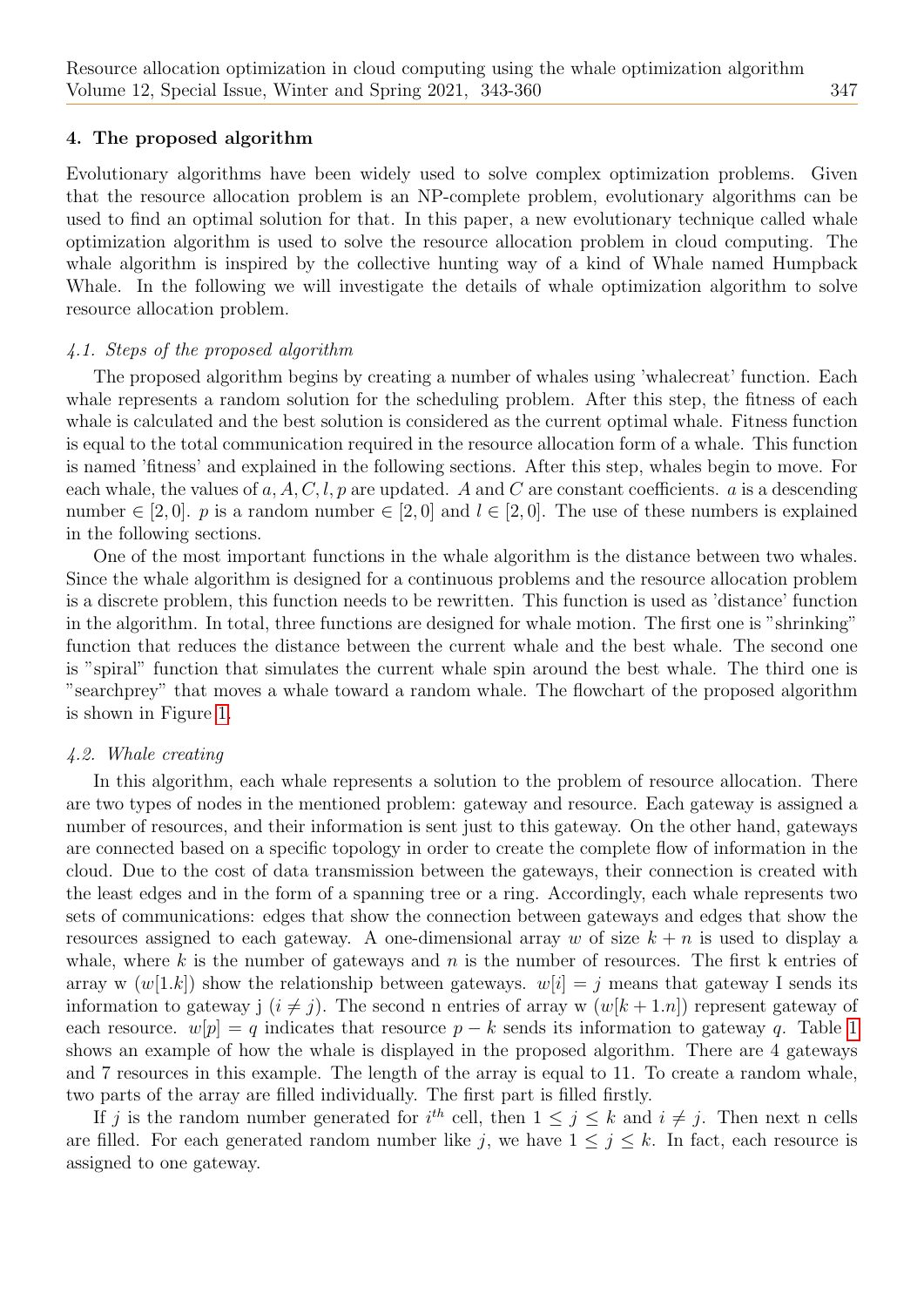

<span id="page-5-0"></span>Figure 1: Flowchart of the proposed algorithm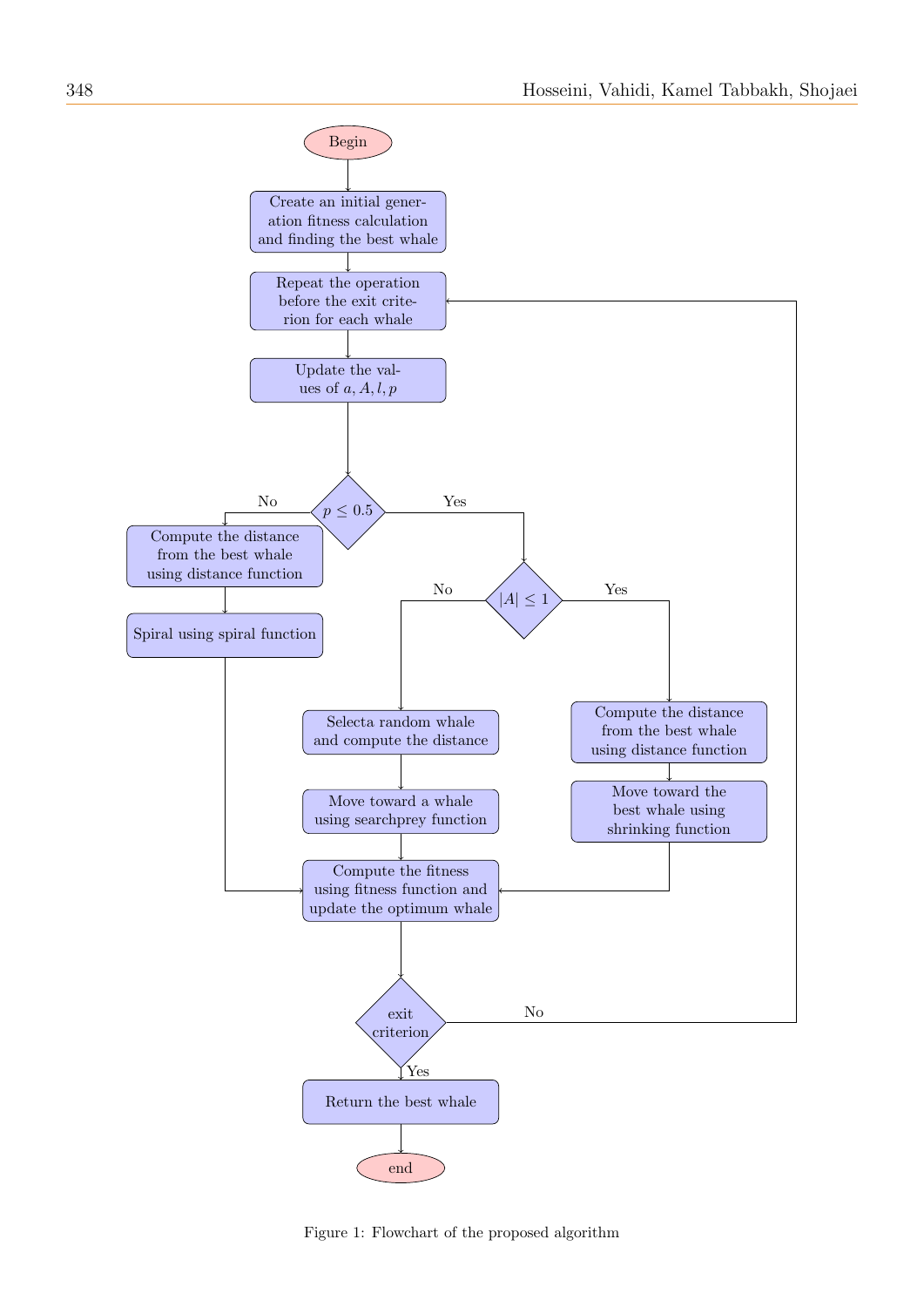<span id="page-6-0"></span>

| Table 1: A whale with 4 gateways and 7 resources |  |  |                  |  |          |            |                 |          |          |           |                 |
|--------------------------------------------------|--|--|------------------|--|----------|------------|-----------------|----------|----------|-----------|-----------------|
|                                                  |  |  | $\emph{Gateway}$ |  |          |            | <i>Resource</i> |          |          |           |                 |
| Indices                                          |  |  |                  |  | $5(r_1)$ | $6(r_{2})$ | $7(r_3)$        | $8(r_4)$ | $9(r_5)$ | $10(r_6)$ | $\frac{1}{r_7}$ |
| allocate                                         |  |  |                  |  |          |            |                 |          |          |           |                 |

### 4.3. Fitness function

In a cloud computing environment, it is assumed that all resource nodes must communicate with each other. Therefore, for each whale (or the solution of the recourse allocation problem) the total cost of network communications should be calculated. That is assumed that each resource sent a message to all other resources. The total cost of these messages are calculated and considered as whale fitness. The function named total cost and denoted as  $T_c$ . The proposed algorithm tries to minimize this function. Equatio[n4.1](#page-6-1) calculates  $T_c$ .

<span id="page-6-1"></span>
$$
T_c = \frac{\sum_{j=1}^{|V_g|} (d_j^r \times d^g)}{p}
$$
\n(4.1)

In which,  $|V_g|$  is the total gateways,  $d_j^r$  is the total cost of transferring data between  $j^{th}$  gateway and all resources connected with it and  $d^g$  is the total cost of communication between gateways which is calculated using equation $(4.2)$ .

<span id="page-6-2"></span>
$$
d^{g} = \sum_{j=1}^{|V_g|} \sum_{\substack{j=1 \ j \neq i}}^{|V_g|} l_{ij}
$$
\n(4.2)

In which,  $l_{ij}$  is the cost of communication between gateways i and j.  $d_j^r$  is calculated using equation  $(4.3).$  $(4.3).$ 

<span id="page-6-3"></span>
$$
d_j^r = \sum_{k=1}^{|V_g|} \varepsilon_{jk} \tag{4.3}
$$

In which,  $\varepsilon_{jk}$  is the cost of communication between  $j^{th}$  gateway and all resources connected with it. is the number of connected resources to gateway  $i$ .

Another part of fitness function is penalty p which is considered for balancing in resource allocation. Given that, the proposed algorithm should reduce  $T_c$ , and p is the denominator of this function so  $p = 0$  indicates penalty and  $p = 1$  indicates normal mode. The value of p is calculated for all gateways. For gateways having resources more than  $|V_r|/|V_q|$ ,  $p = 0$  is mentioned to increase the value of  $T_c$ . Equation[\(4.4\)](#page-6-4) calculates p.

<span id="page-6-5"></span><span id="page-6-4"></span>
$$
p = 1 + \sum_{i=1}^{|V_g|} p_i \tag{4.4}
$$

In which,  $|V_g|$  is the total gateways and  $p_i$  is the penalty of each gateway which is calculated using equation [\(4.5\)](#page-6-5).

$$
p_i = \begin{cases} 1 & \text{if} \qquad g_i^t \le \varepsilon \frac{|V_r|}{|V_g|} \\ 0 & \text{if} \qquad g_i^t > \varepsilon \frac{|V_r|}{|V_g|} \end{cases} \tag{4.5}
$$

In which,  $g_i^t$  is the number of resources assigned to gateway i,  $|V_r|$  is the number of resources and  $\varepsilon$ is a constant number.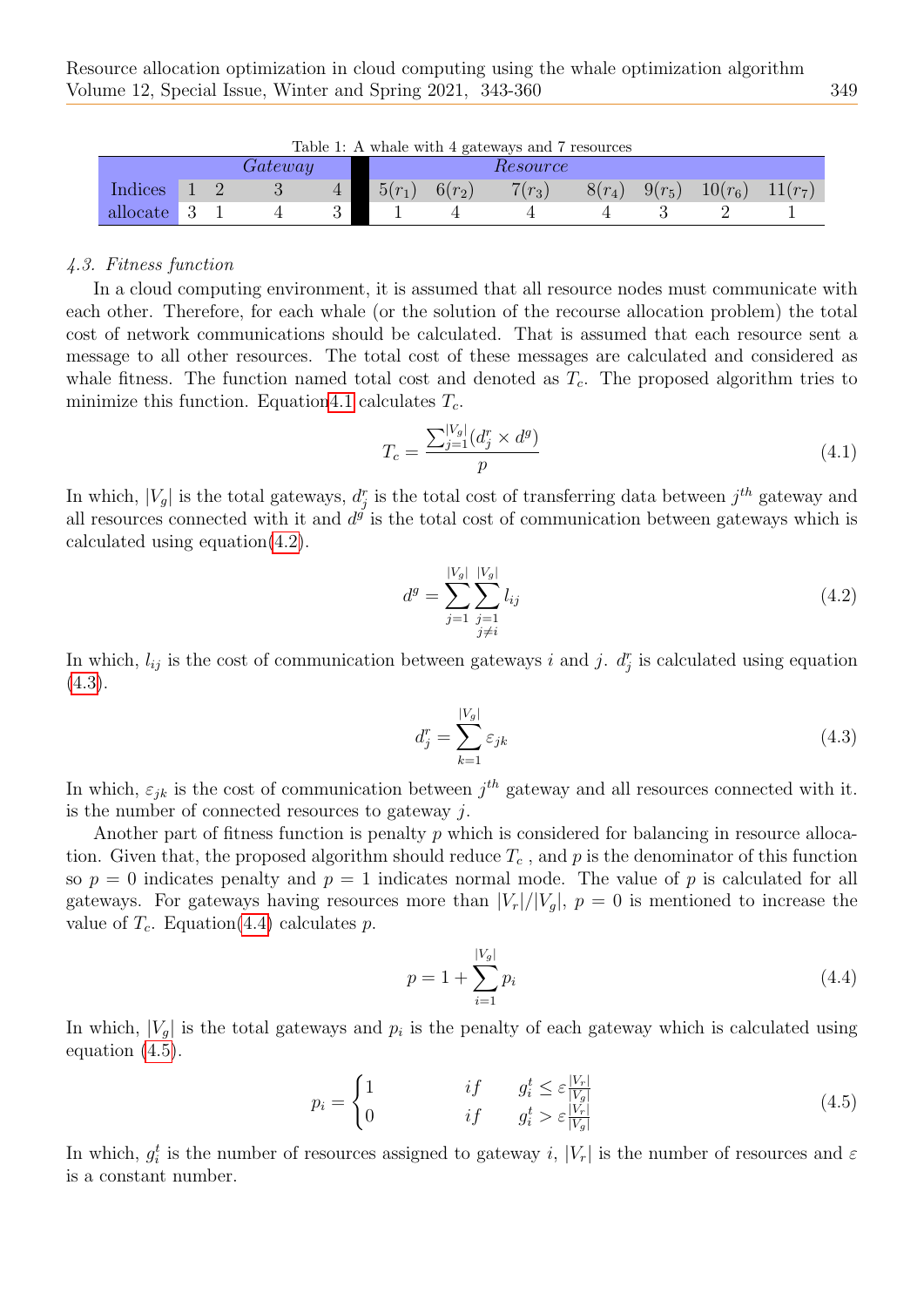#### 4.4. Distance function

One of the most important functions used in the proposed algorithm, is the distance function which calculates the distance between two whales. Since the basic whale algorithm is a continues algorithm and resource allocation problem is a continuous problem, the concept of distance must be re-defined. All operators of the whale algorithm work based on the distance. So the precise design of the distance function will have a great effect on the performance of the proposed algorithm.

Each whale is equivalent to a resource allocation graph that has maximum  $k + n$  edges. k is the number of gateways and  $n$  is the number of resources. The distance between two whales is defined as the number of non-common edges in two resource allocation graphs. Accordingly, the minimum distance is equal to zero and the maximum distance is equal to  $k+n$ . The pseudocode of the distance function is given in Algorithm 1.

> Algorithm: distance  $W_1, W_2$  $c=0;$ for  $(i = 1; i < k + n; i + )$ if  $(W_1(i) \neq W_2(j))$  $c = c + 1;$ returnc;

Below we show an example of how distance function works. There are 2 whales and 4 gateways in table [2.](#page-7-0) The distance between these two whales is calculated based on the corresponding cells of the array that do not have the same value. These cells are shown in red. Accordingly, the distance between two whales is 5.

Table 2: The distance between two whales

<span id="page-7-0"></span>

|           |          | $\emph{rateway}$ |                |          |          | Resource |          |          |           |           |
|-----------|----------|------------------|----------------|----------|----------|----------|----------|----------|-----------|-----------|
| $Indices$ |          | ಀ                | $\overline{4}$ | $5(r_1)$ | $6(r_2)$ | $7(r_3)$ | $8(r_4)$ | $9(r_5)$ | $10(r_6)$ | $11(r_7)$ |
|           | $\Omega$ | <b>T</b>         | ಲ              |          |          |          |          |          | ∼         |           |
|           |          |                  |                |          |          |          |          |          |           |           |

#### 4.5. Spiral function

To determine the type of each whale motion, a randomly generated number  $p$  is in [0, 1]. If this number is greater than half, whale motion is performed using spiral function which means spiral around the best whale. The concept of spiral must be re-defined for the resource allocation problem. The pseudocode of the proposed spiral is given in Algorithm 2.

In the above pseudocode,  $W_i$  is a whale that should spiral and  $W_{best}$  is the best whale.  $|change|$ denotes the number of entries of whale array that should be changed. If the value of change is positive, then entries having non-equal values are changed using  $W_{best}$ . Otherwise, entries having equal values are changed. Table [3](#page-8-0) shows an example of spiral function for  $l = 0.125$  and  $D = 5$  in which *change* =  $|5 \times 0.7|$  = 3. Three changed entries are in red. Green entries show the distance.

#### 4.6. Shrinking function

At the beginning of each run of the algorithm, a random number  $p$  is generated. If this number if less than 0.5, another random number A should be considered. If A is lee than 1, shrinking function is performed. This function moves the current whale toward the best whale or prey. The difference between this function and spiral function is that, spiral function spirals around the prey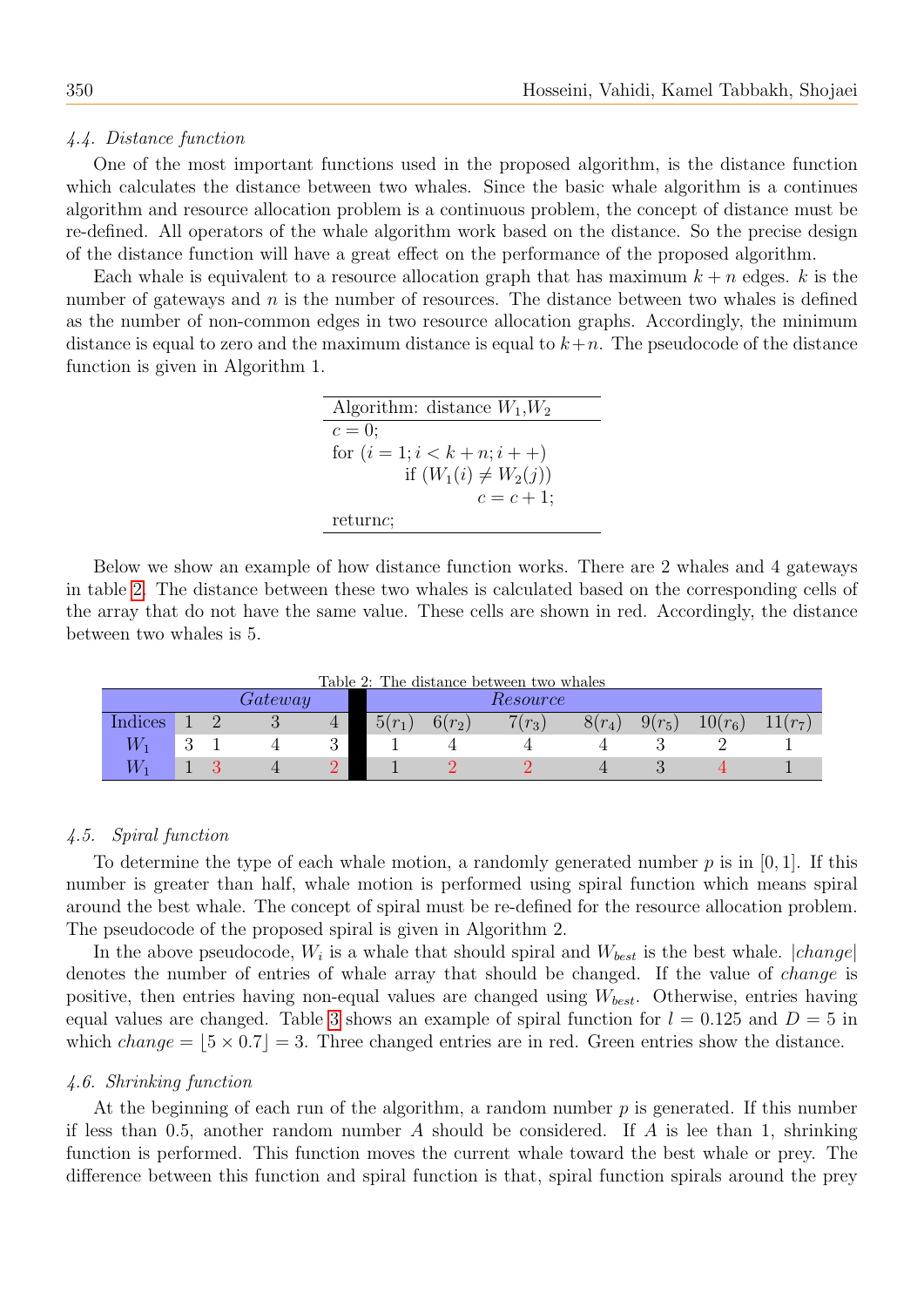Resource allocation optimization in cloud computing using the whale optimization algorithm Volume 12, Special Issue, Winter and Spring 2021, 343-360 351

| Algorithm: spiral $W_i$ round $W_{best}$                          |
|-------------------------------------------------------------------|
|                                                                   |
| $D = distance(W_i, W_{best});$                                    |
| $l =$ random value in $[-1,1]$ ;                                  |
| $change =  D \times cos(2\pi l) ;$                                |
| for $(j = 1 : i <  change ; i + +)$                               |
| if change $> 0$                                                   |
| set a random number in $W_i(k)$ where $W_i(k) = W_{best}(k)$ ;    |
| ifelse <i>change</i> $< 0$                                        |
| set a random number in $W_i(k)$ where $W_i(k) \neq W_{best}(k)$ ; |
| return $W_i$ ;                                                    |

<span id="page-8-0"></span>

| Table 3: An example of spiral function |   |  |   |                |          |          |          |          |          |           |           |
|----------------------------------------|---|--|---|----------------|----------|----------|----------|----------|----------|-----------|-----------|
| Gateway<br>Resource                    |   |  |   |                |          |          |          |          |          |           |           |
| Indices                                |   |  | Ő | $\overline{4}$ | $5(r_1)$ | $6(r_2)$ | $7(r_3)$ | $8(r_4)$ | $9(r_5)$ | $10(r_6)$ | $11(r_7)$ |
| $W_1$                                  | റ |  |   | 3              |          |          |          |          |          |           |           |
| Best                                   |   |  |   |                |          |          |          |          |          |           |           |
| Sprial                                 |   |  |   |                |          |          |          |          |          |           |           |

while shrinking function moves directly and faster toward the prey. Hence, increasing the probability of executing the searchprey function at the end of algorithm is desirable.

The shrinking function adjusts its movement toward the prey based on the distance from the best whale. After calculating the distance, a percentage of non-equal entries is changed and moves toward the best whale with the probability of 50%. The pseudo-code of the shrinking function is shown in Algorithm 3.

> Algorithm: shrinking  $W_i$  to  $W_{best}$  $D = distance(W_i, W_{best});$  $change = |A \times D|;$ for  $(j = 0; i < |change|; i + +)$  $k=$  a random indice in  $W_i$  where  $W_i(k) \neq W_{best}(k);$ rand= a random number in  $[0, 1]$ ; if  $(rand < 0.5)$  $W_i(k) = W_{best}(k);$ else set a random number in  $W_i(k)$ ;  $return W_i;$

Below we show the shrinking function in an example. In table [4,](#page-9-0) the distance between  $W_1$  and  $W_{best}$  is 4 which is shown in green. If  $A = 0.5$ , then two entries from entries having non-equal values are changed. One of them become the best whale and the other one had a random change. These two changed entries are shown in red.

#### 4.7. Searchprey function

An important aspect of evolutionary algorithms is the ability to produce new solutions for the problem which prevents stuck in local optimum. In the proposed method, the searchprey function is used for this purpose. The higher probability of performing this function at the beginning is desirable. So that exploitation and optimization phase will start with a greater variety of solutions.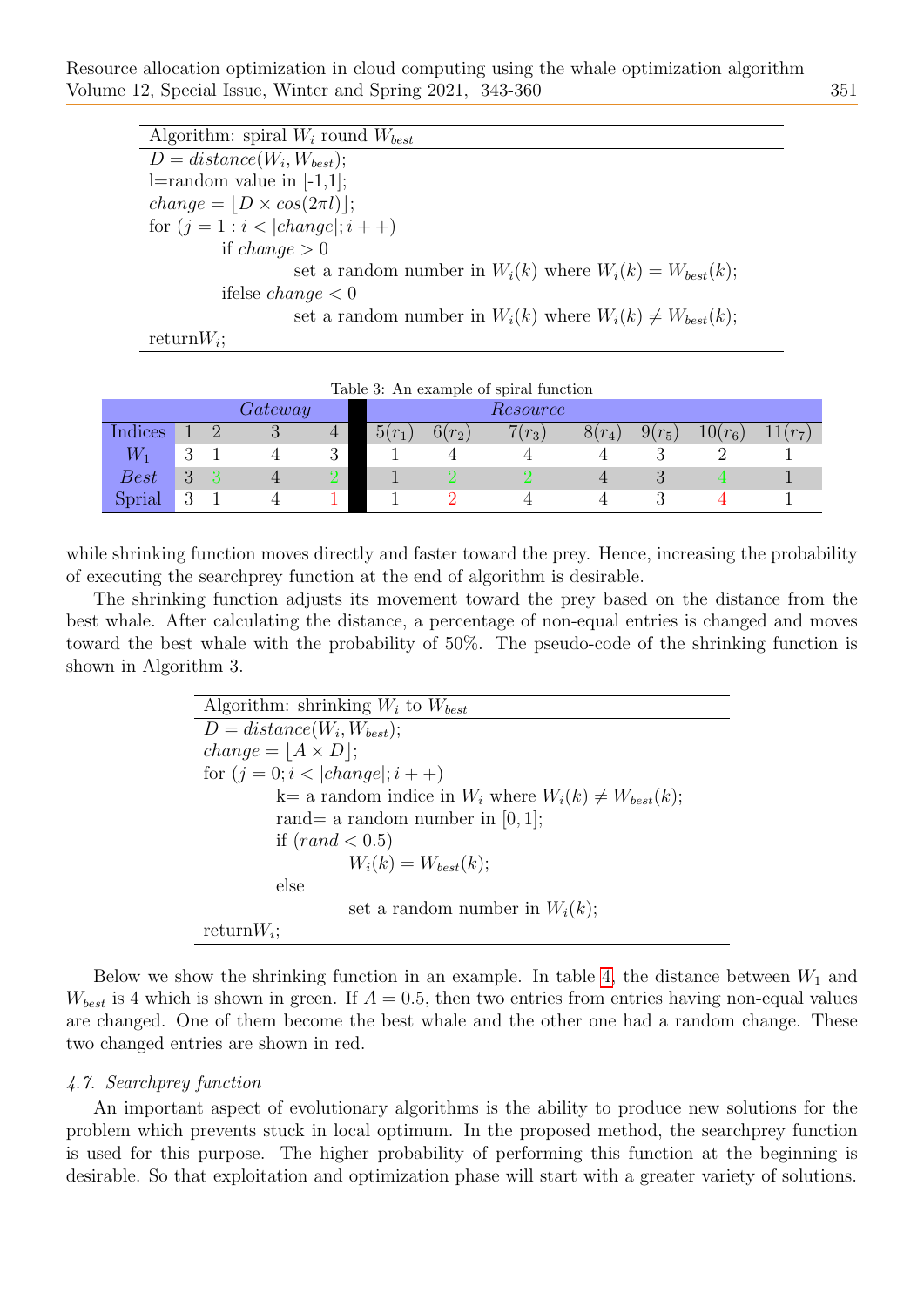<span id="page-9-0"></span>

| rapid 1. THE example billiming random |   |  |                  |  |          |          |                                           |          |          |           |                     |
|---------------------------------------|---|--|------------------|--|----------|----------|-------------------------------------------|----------|----------|-----------|---------------------|
|                                       |   |  | $\emph{Gateway}$ |  |          |          | Resource                                  |          |          |           |                     |
| Indices                               |   |  | ಲ                |  | $5(r_1)$ | $6(r_2)$ | $\overline{\phantom{a}}$<br>$\sigma(r_3)$ | $8(r_4)$ | $9(r_5)$ | $10(r_6)$ | 11(r <sub>7</sub> ) |
| $\mathcal{N}_1$                       | റ |  |                  |  |          |          |                                           |          |          |           |                     |
| $\text{Best}$                         |   |  |                  |  |          |          |                                           |          |          |           |                     |
| <b>Shrinking</b>                      |   |  |                  |  |          |          |                                           |          |          |           |                     |

Table 4: An example shrinking function

Searchprey function moves a whale toward a randomly selected whale. The basis of the movement is the distance between the two whales, but different methods have been used for motion as described in the following sections. The pseudocode of the searchprey function is given in Algorithm 4.

Four functions, shrinking, join, swap and randomwalk are used within this function. Shrinking function is explained in the previous section, with this difference that is used instead of . The other three functions are described below.

> Algorithm: searchprey  $W_i$ select  $W_i$  randomly from whale group;  $D = distance(W_i, W_j);$  $change = |A \times D|;$ rand= a random number in  $[0, 1]$ ; if  $(rand < 0.25)$  $shirinking(W_i, W_j);$ elseif  $(rand < 0.5)$ join  $(W_i, W_j, change);$ elseif  $(rand < 0.75)$ swap  $(W_i, W_j);$ else random walk  $(W_i, change);$  $return W_i;$

#### 4.7.1. Join function

Join function changes some parts of  $W_i$  into the entries of  $W_j$ . The number of entries being changed is equal to |change|. Changing process can be sequential or random. After joining, whale  $W_i$  get in in new position, part of which is inherited from  $W_j$ .

Table [5](#page-9-1) shows an example of performing join function. In this example,  $W_1$  moves toward  $W_2$ . The distance is 4 shown in green. Changed entries are selected linearly at the end of the array. These entries are shown in red.

<span id="page-9-1"></span>

| Table 5: An example of join function |          |  |         |   |          |            |          |          |          |           |             |
|--------------------------------------|----------|--|---------|---|----------|------------|----------|----------|----------|-----------|-------------|
|                                      |          |  | Gateway |   |          | Resource   |          |          |          |           |             |
| Indices                              |          |  | Ō       | 4 | $5(r_1)$ | $6(r_{2})$ | $7(r_3)$ | $8(r_4)$ | $9(r_5)$ | $10(r_6)$ | $11(r_{7})$ |
| $W_1$                                | ◡        |  |         | 3 |          |            |          |          |          |           |             |
| $W_{\rm 2}$                          | $\Omega$ |  |         |   |          |            |          |          |          |           |             |
| 101n                                 | റ        |  |         | 3 |          |            |          |          |          |           |             |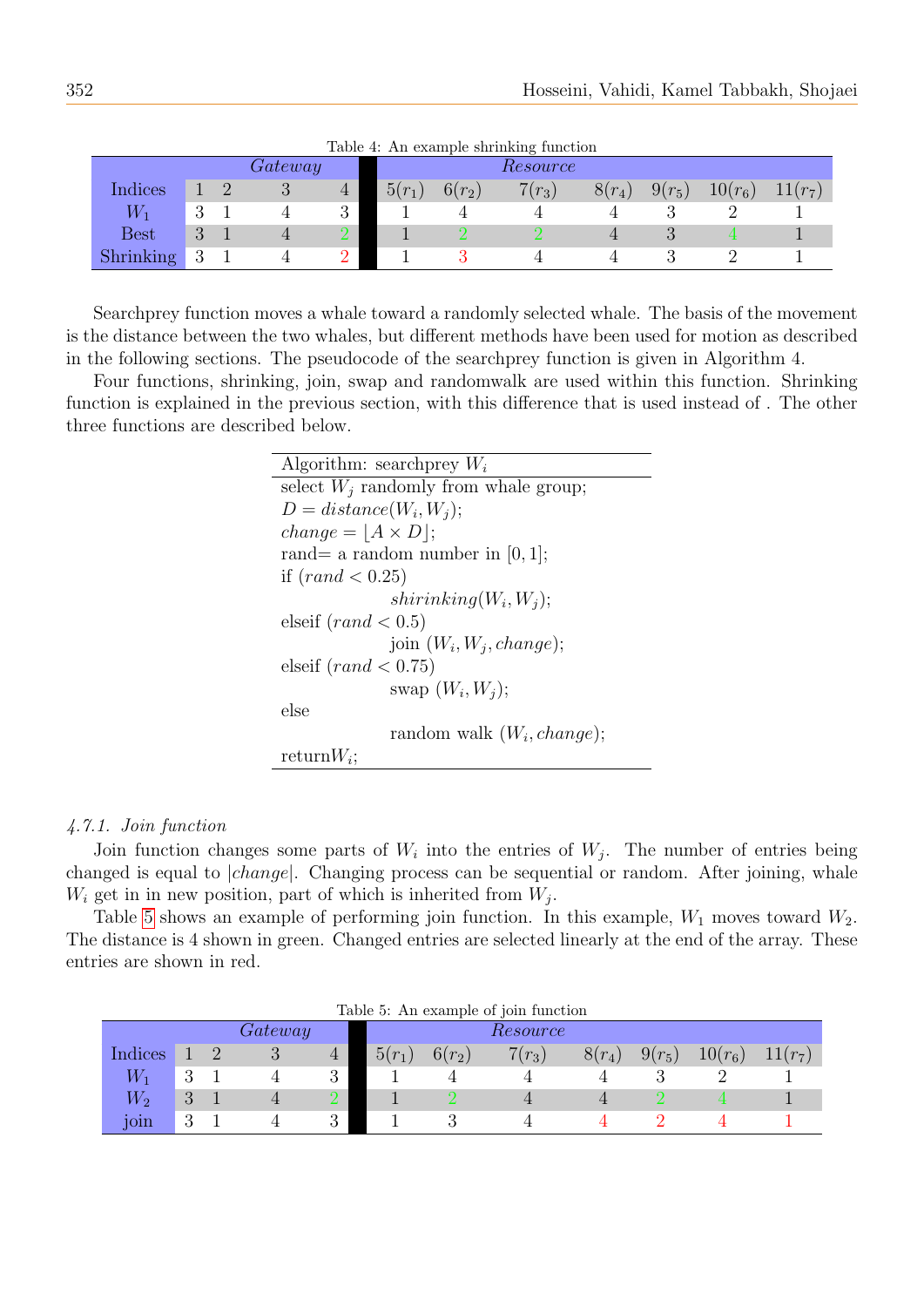## 4.7.2. Swap function

The swap function is the same as join function with this difference that the number of changed entries in join function is equal to  $|change|$ , while in swap function is exactly equal to the number of gateways  $(|V_q|)$  or the number of resources  $(|V_r|)$ . In fact, in swap function, the new position of  $W_i$ includes connection sub-graph of gateways in  $W_i$  and connection sub-graph of resources in  $W_j$  (and vice versa). The value of |change| has no effect on this function.

Table [6](#page-10-1) shows an example of swap function, in which  $W_1$  moves toward  $W_2$ . The distance is 4 and shown in green and also has no effect on the result. Changed entries belong to the first part of the array which show the type of connection between gateways. These entries are shown in red.

<span id="page-10-1"></span>

| Table 6: An example of swap function |          |          |         |                |          |                 |          |          |          |           |           |
|--------------------------------------|----------|----------|---------|----------------|----------|-----------------|----------|----------|----------|-----------|-----------|
|                                      |          |          | Gateway |                |          | <i>Resource</i> |          |          |          |           |           |
| Indices                              |          | $\Omega$ | ◡       | $\overline{4}$ | $5(r_1)$ | $6(r_2)$        | $7(r_3)$ | $8(r_4)$ | $9(r_5)$ | $10(r_6)$ | $11(r_7)$ |
| $\,_{1}$                             | $\Omega$ |          |         | ◡              |          |                 |          |          |          |           |           |
| $\,W_2$                              | $\Omega$ |          |         |                |          |                 |          | 4        |          |           |           |
| swap                                 |          |          |         |                |          |                 |          |          |          |           |           |

# 4.7.3. Randomwalk function

Randomwalk function changes a number of entries of  $W_i$  randomly. The number of entries being changed is equal to  $|change|$ . The values of whale  $W_j$  have no effect on the generated numbers for  $W_i$ . The only effect of  $W_j$  in running this functin is the value of  $|change|$  that is generated based on the distance between  $W_i$  and  $W_j$ .

In fact, randomwalk function produces a completely random movement in  $W_i$  and takes the whale to a new position. So it is likely to discover new solutions after performing this function.

## 4.8. Parameter a

One of the most important parameters in the proposed method is a. The value of A which determines the type of executing function in any steps of the algorithm is calculated based on parameter a according to equation [\(4.6\)](#page-10-2).

<span id="page-10-2"></span>
$$
A = 2ar - a \tag{4.6}
$$

The value of a is considered between 2 to 0 in descending form. So, at the beginning of the algorithm it is likely that the value of A is greater than one and the searchprey function is executed. As the value of a decreases, the value of A also becomes less than one in most cases. Therefor shrinking function will be executed. In this way, after discovery new solutions, the algorithm enters the exploitation phase. In fact, decreasing thevalue of a helps to narrow the spiral movement around the prey and whales focus on optimizing the final solution.

## <span id="page-10-0"></span>5. Simulation result

This section provides the simulation of the proposed algorithm and then evaluates its performance. Simulation is done in MATLAB software environment on a desktop computer. Given that there is no processing time in the evaluations, it is not necessary to introduce the computer specifications and software version.

None of the prior researches on resource allocation problem in cloud computing hadn't used a common and public dataset. Creating a dataset covers all conditions of the scheduling problem.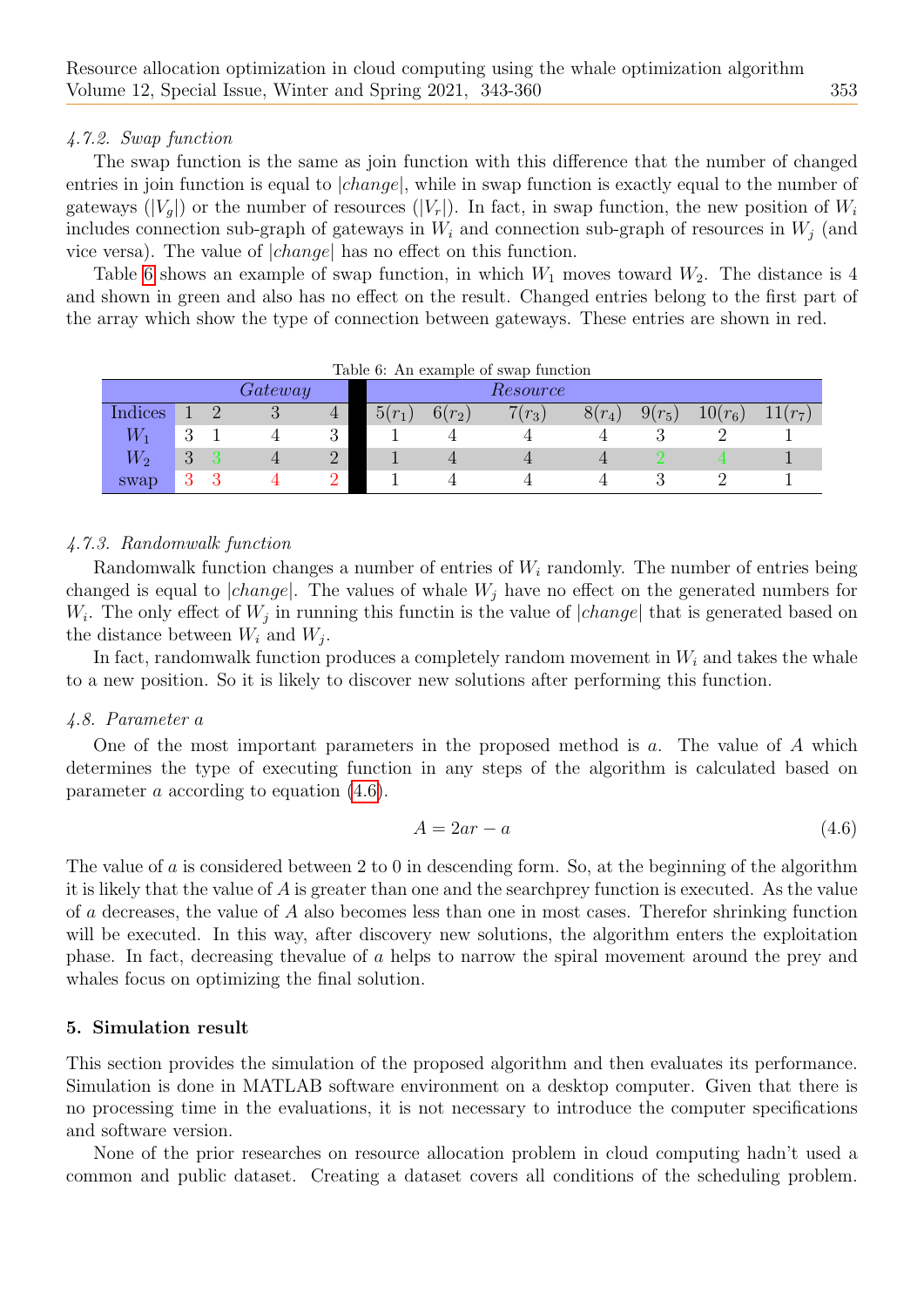Given that, data are not the same, we re-implemented some of them in order to compare with previous works.

#### 5.1. Dataset

<span id="page-11-0"></span>The test data are generated in small, medium and large size. The number of gateways varies from4 to 100 and the number of resources varies from 10 to 800. A total of eight test samples are designed for the proposed method. The list of sample tests is shown in table [7.](#page-11-0)

|                 | Data Set name Number of Gateways Number of Resources |     |
|-----------------|------------------------------------------------------|-----|
| $DS_1$          | 4                                                    | 10  |
| $DS_2$          | 4                                                    | 12  |
| DS <sub>3</sub> | 4                                                    | 16  |
| DS <sub>4</sub> | 40                                                   | 100 |
| $DS_5$          | 40                                                   | 200 |
| $DS_6$          | 40                                                   | 400 |
| $DS_7$          | 100                                                  | 400 |
| $DS_8$          | 100                                                  | 800 |

In Table [7,](#page-11-0) three datasets  $DS_1$ ,  $DS_2$  and  $DS_3$  are of small size, two datasets  $DS_4$  and  $DS_5$ are of medium size and datasets  $DS_7$  and  $DS_8$  are of large size. Regardless of scale, the cost of communication between resources and gateways is a random number  $\in [1, 20]$  and the cost of communication between gateways is a random number  $\in [20, 40]$ . The cost of connection between gateways is always higher than the cost of connection between resources and gateways.

Each dataset has two matrices. If k is defined as the number of gateways and  $n$  denotes the number of resources, then one of these matrices is a symmetric matrix called  $Gateway_{k \times k}$  of size  $k \times k$  which shows the cost of communication between gateways and the other one is a matrix called of size which shows the cost of connection between resources and gateways. You can see the dataset  $DS_1$ . In Figure [2.](#page-11-1)

$$
G_{1} \begin{bmatrix} G_{1} & G_{2} & G_{3} & G_{4} \\ G_{2} \end{bmatrix}
$$
\n
$$
G_{3} \begin{bmatrix} 0 & 24 & 40 & 40 \\ 24 & 0 & 39 & 32 \\ 40 & 39 & 0 & 25 \\ 40 & 32 & 25 & 0 \end{bmatrix}
$$
\n
$$
(Gateway)
$$
\n
$$
R_{1} \begin{bmatrix} R_{2} & R_{3} & R_{4} & R_{5} & R_{6} & R_{7} & R_{8} & R_{9} & R_{10} \\ 19 & 7 & 16 & 5 & 4 & 3 & 2 & 2 & 15 & 8 \\ 6 & 5 & 1 & 14 & 5 & 4 & 4 & 5 & 2 & 17 & 3 \\ 18 & 2 & 19 & 6 & 1 & 6 & 2 & 4 & 17 & 5 \\ 6 & 6 & 15 & 6 & 14 & 4 & 7 & 4 & 15 & 5 \end{bmatrix}
$$
\n
$$
(Resourc $\phi$ )
$$

<span id="page-11-1"></span>Figure 2: Dataset  $DS_1$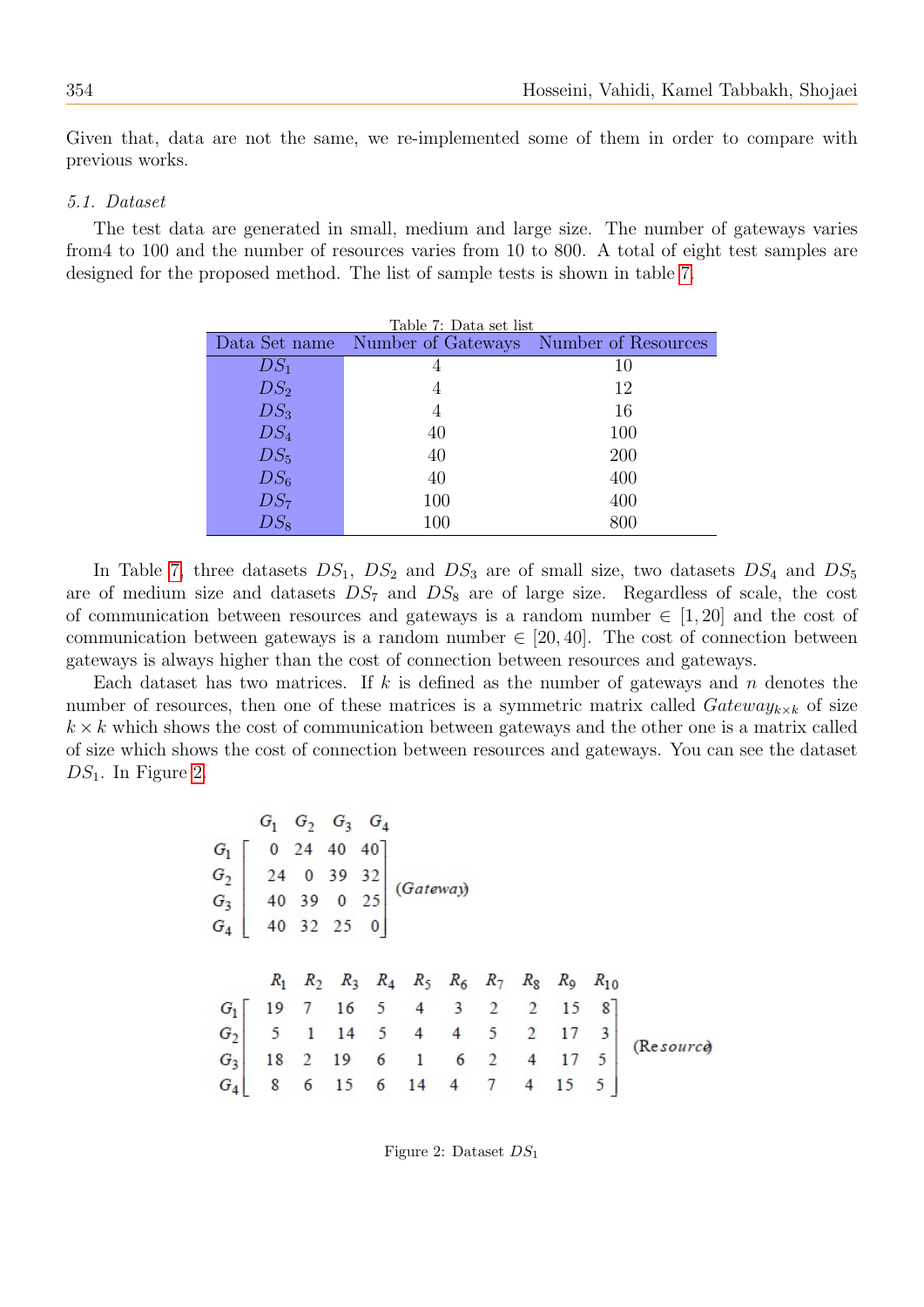#### 5.2. Simulation results

We applied the proposed algorithm on the generated dataset and in order to compare with other methods, we also applied two methods GA [30] and Search Economics for IOT Resource Allocation (SEIRA) [31] on this data. The main criterion is the comparison of different methods of resource allocation problem is  $T_c$  (the total cost of the messages in resource allocation).

<span id="page-12-0"></span>Table [8](#page-12-0) shows the results of the proposed algorithm in comparison with previous methods. Given the fact that data is randomly generated and the resource allocation problem is a np-complete problem, the optimal solution is not available and only the results of different methods can be used to compare them. For the results shown in Table [8,](#page-12-0) the proposed algorithm has been executed for 10000 and 20000 times. Other methods are also executed for the relatively same initial population and rounds in order to have fair results.

|                 |         | Table 8: Data set list |                |
|-----------------|---------|------------------------|----------------|
|                 | GA [30] | $SEIRA$ [31]           | WOA (proposed) |
| $DS_1$          | 180.5   | 180.5                  | 180.5          |
| $DS_2$          | 214     | 214                    | 214            |
| $DS_3$          | 242.5   | 242.5                  | 242.5          |
| $DS_4$          | 841     | 835                    | 836.6          |
| $DS_5$          | 1260.4  | 1233                   | 1230           |
| DS <sub>6</sub> | 1920.6  | 1905.3                 | 1901.4         |
| DS <sub>7</sub> | 2728.8  | 2669.1                 | 2661.8         |
| $DS_8$          | 3857.3  | 3753.7                 | 3725           |

The results of the simulation of the proposed algorithm and its comparison with the other two algorithms indicate that whale algorithm is good at solving resource allocation problem. Obtained results for whale algorithm are always better than GA. In comparison with SEIRA algorithm, whale algorithm has the same results and in some cases better results.

One criterion to evaluate the performance of the proposed algorithm is convergence speed. To do this, we save the fitness of the best whale in each round of whale motions. Figures [3,](#page-12-1) [4,](#page-13-0) and [5](#page-13-1) show the fitness of three datasets  $DS_1$ ,  $DS_5$  and  $DS_8$ .



Figure 3: The fitness of the best whale during whales' motion in  $DS_1$ 

<span id="page-12-1"></span>The whale algorithm is inspired by the group haunting of whales. Hence, in each round of the proposed algorithm, all whales should approach the prey. From the resource allocation problem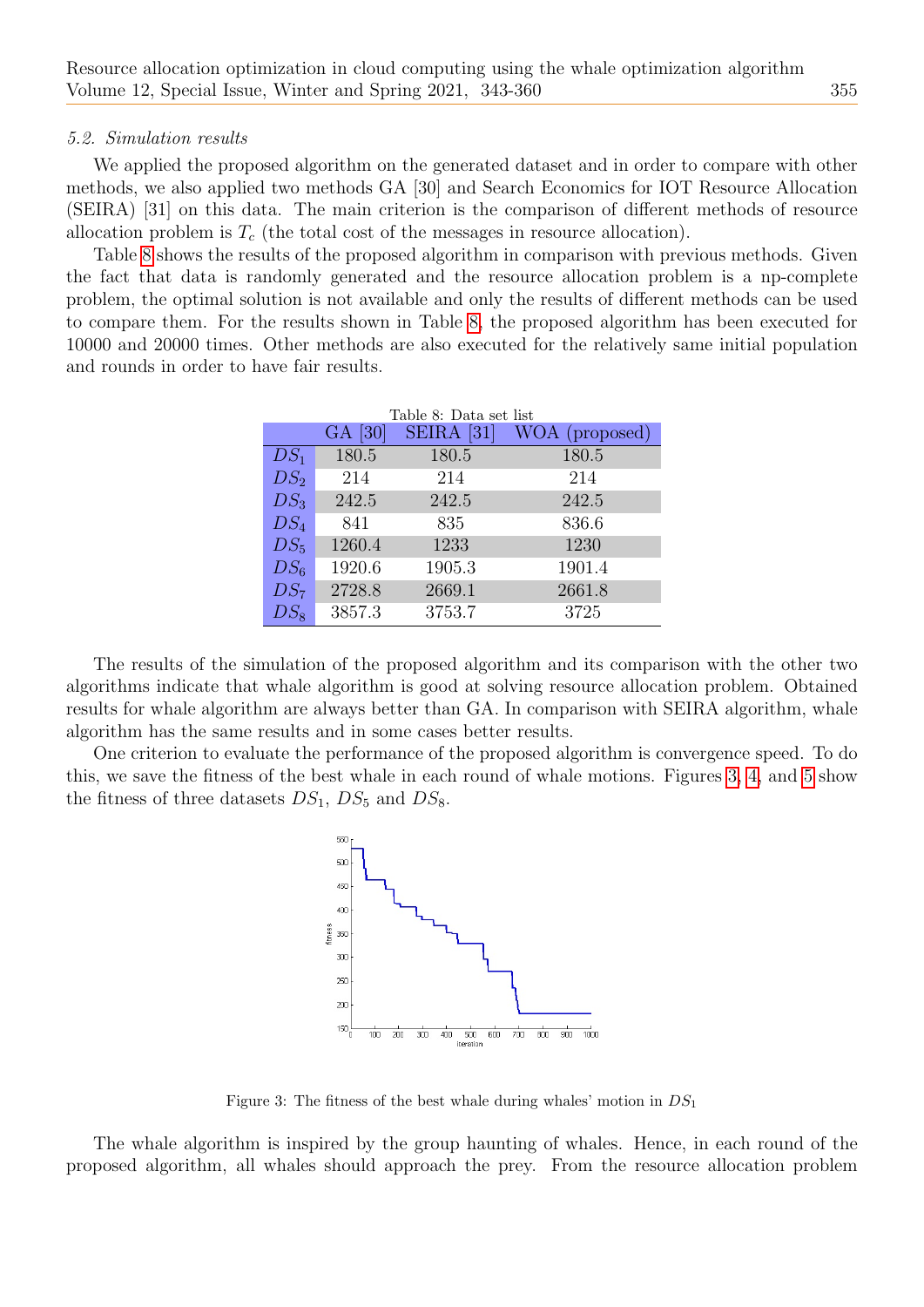

<span id="page-13-0"></span>Figure 4: The fitness of the best whale during whales' motion in  $DS_5$ 



Figure 5: The fitness of the best whale during whales' motion in  $DS_8$ 

<span id="page-13-1"></span>solving point of view, it means that, all whales change over time. Figures [6,](#page-13-2) [7,](#page-14-0) and [8](#page-14-1) show the fitness of all whales for three datasets  $DS_1$ ,  $DS_5$  and  $DS_8$ .



<span id="page-13-2"></span>Figure 6: Whale fitness during motion in  $DS_1$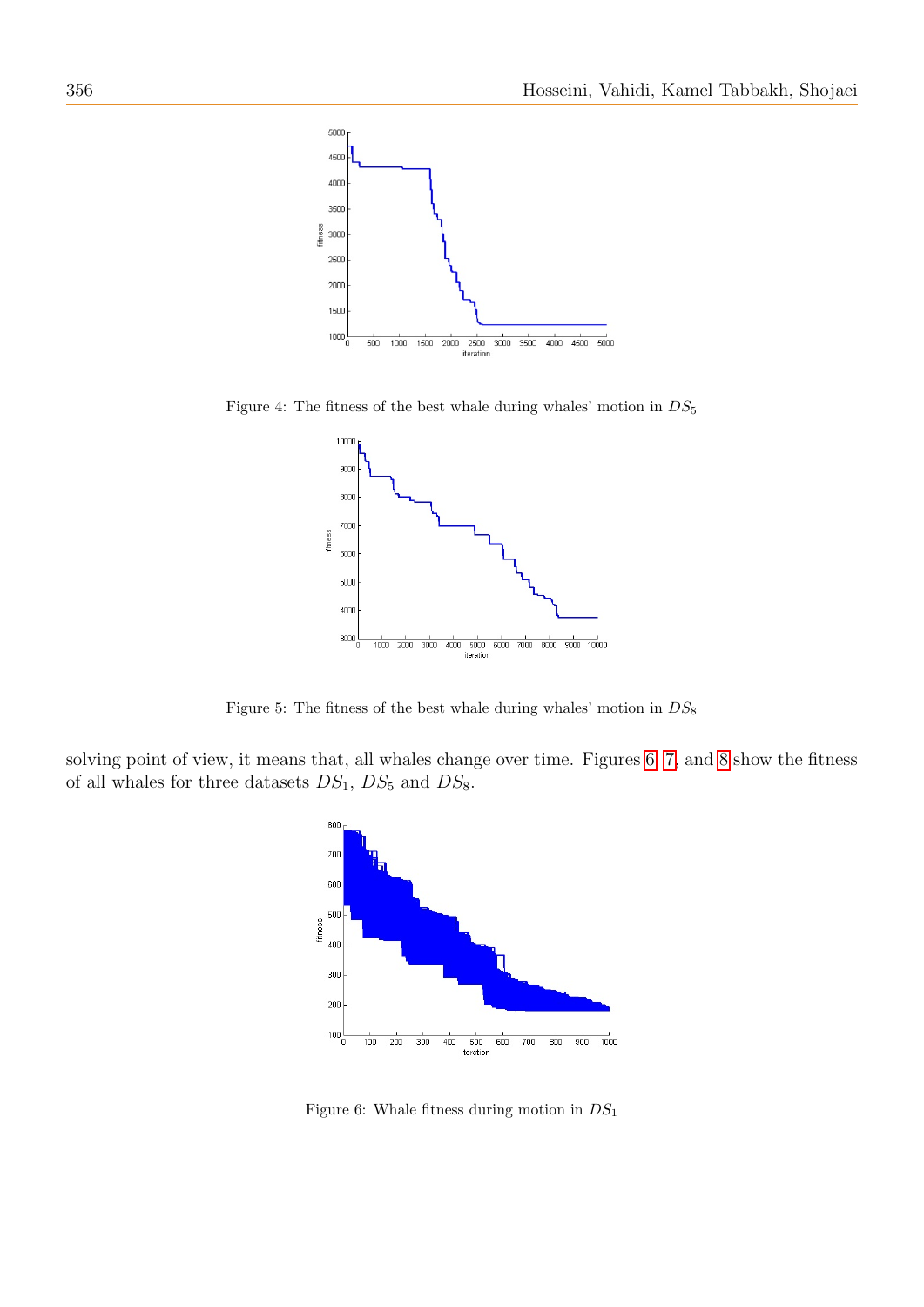

Figure 7: Whale fitness during motion in  $DS_5$ 

<span id="page-14-0"></span>

Figure 8: Whale fitness during motion in  $DS_8$ 

#### <span id="page-14-1"></span>5.3. The effect of spiral, shrinking and searchprey functions

One of the most important points to be considered in the proposed method is the efficiency of the designed functions. Three main functions named spiral, shrinking and searchprey functions have been designed in the proposed method. Spiral function is designed to spiral around the best solution (or prey). The shrinking function moves a whale directly toward the best whale and searchprey function moves a whale toward a random whale. The first and second functions are used to optimize the existing solutions and the third one is used to discover new solutions.

If the designed functions do not have the necessary performance, then the proposed algorithm has the same performance as a random algorithm which produces many random solutions for the problem. In contrast, the high efficiency of these functions makes it possible to quickly converge to an optimum solution. To investigate this issue, we ran the proposed algorithm with different numbers of whales and motions. In all runs, the multiplication of the number of whales in the number of steps is a constant number. That is, in all simulations, the same number of solutions is produced for the problem. The results of three datasets  $DS_1$ ,  $DS_5$  and  $DS_8$  are shown in tables [9,](#page-15-1) [10,](#page-15-2) and [11](#page-15-3) respectively.

The results of the three above tables indicate that, using three main functions to produce solution yields to better solutions than random ones. In contrast, If we increase the number of rounds and reduce the number of whales, we will not get good results. We must balance between the number of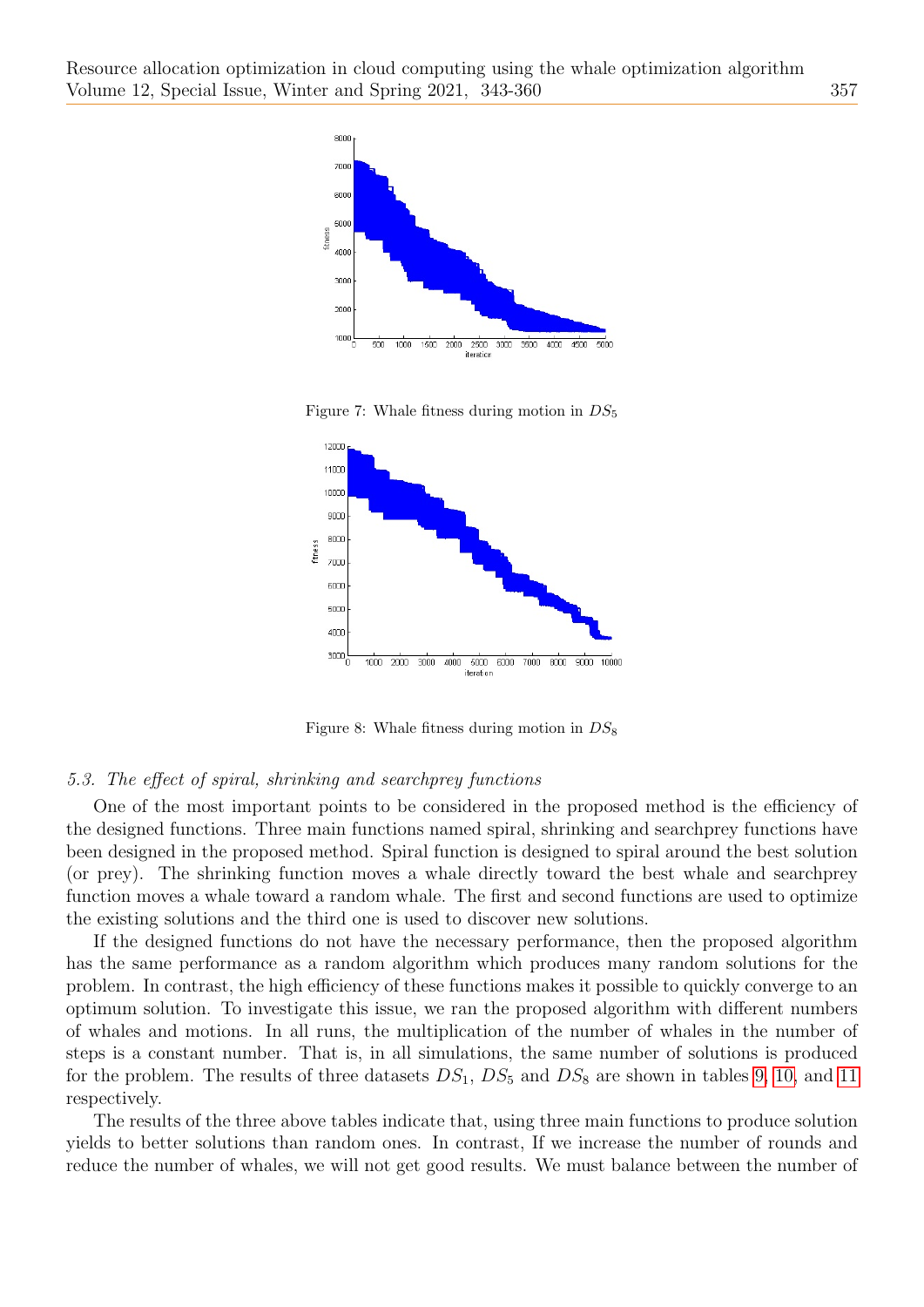<span id="page-15-1"></span>

|                                                 | $\pm$ 0.000 $\pm$ 1.000 $\pm$ 0.000 $\pm$ 0.000 $\pm$ 0.000 $\pm$ 1.000 $\pm$ 0.000 $\pm$ 0.000 $\pm$ 0.000 $\pm$ |       |
|-------------------------------------------------|-------------------------------------------------------------------------------------------------------------------|-------|
| Number of Whales Number of rounds Best solution |                                                                                                                   |       |
| 1000000                                         |                                                                                                                   | 270.5 |
| 100000                                          |                                                                                                                   | 233   |
| 10000                                           | 100                                                                                                               | 197.5 |
| 1000                                            | 1000                                                                                                              | 180.5 |

Table 9: The best solution of  $DS_1$  for different modes

Table 10: The best solution of  $DS_5$  for different modes

<span id="page-15-2"></span>

| Number of Whales Number of rounds Best solution |      |        |
|-------------------------------------------------|------|--------|
| 25000000                                        |      | 1470.1 |
| 500000                                          | 50   | 1431.4 |
| 50000                                           | 500  | 1298.8 |
| 5000                                            | 5000 | 1230   |

Table 11: The best solution of  $DS_{18}$  for different modes

<span id="page-15-3"></span>

|           | Number of Whales Number of rounds Best solution |        |
|-----------|-------------------------------------------------|--------|
| 100000000 |                                                 | 4357   |
| 10000000  | 10                                              | 4124.5 |
| 1000000   | 100                                             | 4023.2 |
| 10000     | 10000                                           | 3725   |

whales and the number of rounds.

## <span id="page-15-0"></span>6. Conclusion

Cloud computing is a popular model for users to use cloud resources because of the "pay-per-use" model. But resource allocation problem is one of the most important challenges in this kind of system due to the high volume of resources and users' requests which attracted many researchers. Resource allocation and scheduling is a method for allocating resources to users and the main objective of a schedule is reducing runtime and allocating optimal resources to tasks. On one hand, improper use of resources leads to increased energy consumption and as a result environmental warming. Therefore task scheduling and resource allocation in large systems such as cloud computing are also important besides runtime and can't be ignored. In this paper a novel algorithm based on whale optimization is proposed with the aim of reducing runtime of tasks and allocating optimal resources to tasks. The proposed method suggested a discrete definition for the whale algorithm in order to optimize resource allocation problem in cloud environment. Each whale is designed in the form of an array. Based on this array, a new concept of distance is defined for distance function. This function is very useful for whale algorithm. Spiral function is designed for spiral movement and shrinking and searchprey functions are designed for direct movement. Obtained results show that the proposed whale algorithm has a high ability to solve the resource allocation problem in the cloud. The functions designed for base operators of the whale algorithm have been able to search the solution space of the problem well and then found reasonable solutions for the mentioned problem by optimizing discovered solutions. An important point in the correct execution of the algorithm is the logical adjustment of the value of the which enters the algorithm to the exploitation phase from discovery phase.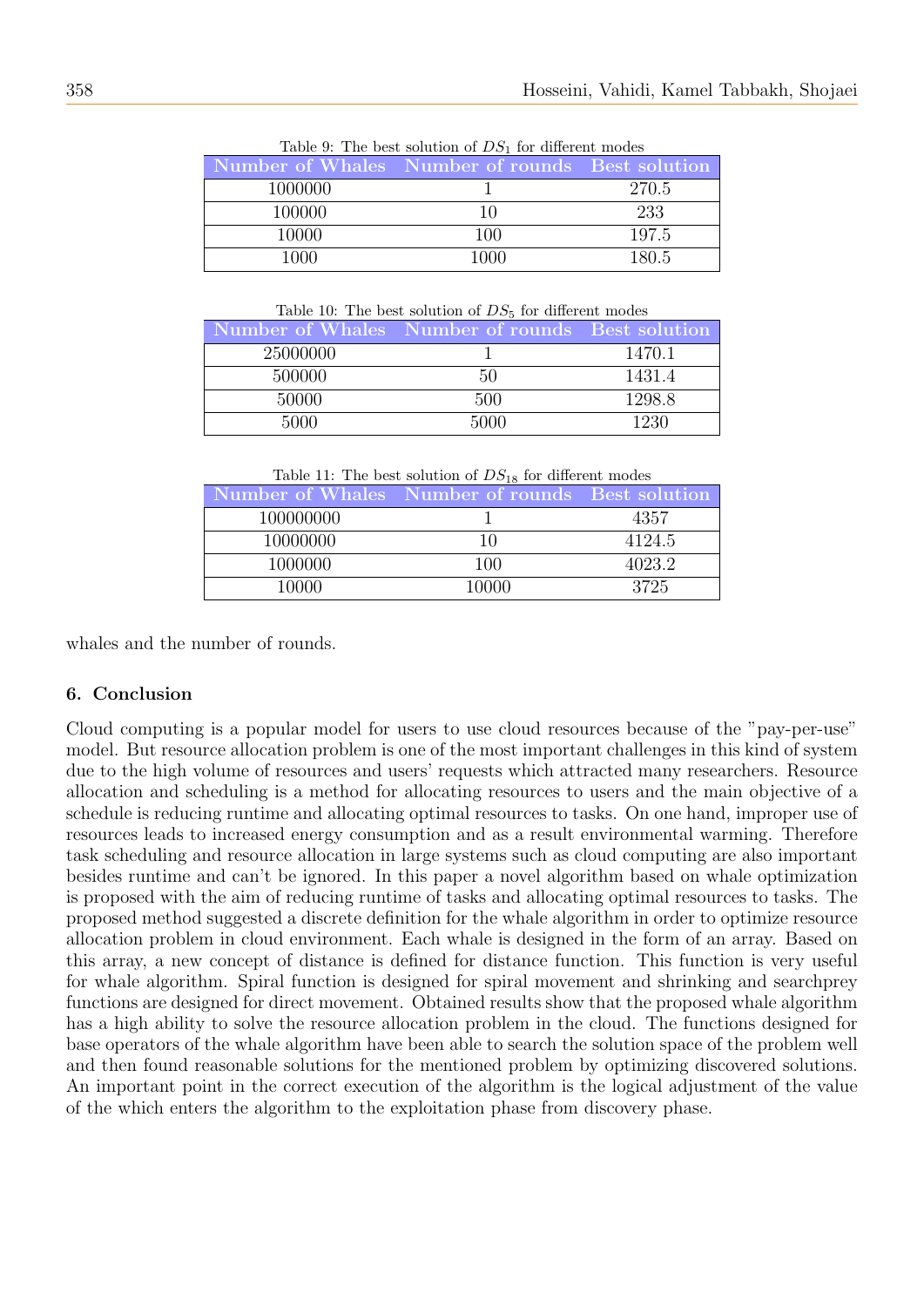#### References

- <span id="page-16-0"></span>[1] Q. Zhang LC and B. Raouf, Cloud computing: state-of-the-art and research challenges, J. Int. Serv. Appl. 1  $(2010)$  7--18.
- <span id="page-16-6"></span>[2] AA. Soror, UF. Minhas, A. Aboulnaga, K. Salem, P. Kokosielis and S. Kamath, Deploying database appliances in the cloud, IEEE Data Eng. Bull. 32 (2009) 13–20.
- <span id="page-16-2"></span>[3] P. Barham, B. Dragovic, K. Fraser, S. Hand, T. Harris and A. Ho, Xen and the art of virtualization, Proc. Nineteenth ACM Symp. Oper. Syst. Princ. Bolton Landing, USA, (2003) 164–77.
- <span id="page-16-7"></span>[4] B. Furht and A. Escalante, Handbook of Cloud Computing, Springer, 2010.
- <span id="page-16-3"></span>[5] RP. Goldberg, Survey of virtual machine research, IEEE Comput. 7 (1974) 34–45.
- <span id="page-16-5"></span>[6] P. Rose, Survey of system virtualization techniques, Lisbon, Portugal: Theses (Electrical Engineering and Computer Science) MS non-thesis Research Papers (EECS), 2004.
- <span id="page-16-8"></span>[7] M. Malekloo, N. Kara and M. E. Barachi, An energy efficient and SLA compliant approach for resource allocation and consolidation in cloud computing environments, Sustain. Comput. Inf. Syst. 17 (2018) 9–24.
- <span id="page-16-9"></span>[8] G. Baranwal, D. P. Vidyarthi, Fair multi-attribute combinatorial double Auction model for resource allocation in cloud computing, J. Syst. Software 108 (2015) 60–76.
- <span id="page-16-10"></span>[9] T. Ma, Y. Chu, L. Zhao and O. Ankhbayar, Resource allocation and scheduling in cloud computing: Policy and algorithm, IETE Tech. Rev. 31 (2014) 4–16.
- <span id="page-16-11"></span>[10] B. Shrimali and H. Patel, Multi-objective optimization oriented policy for performance and energy efficient resource allocation in cloud environment, J. King Saud Univ. Comput. Inf. Sci. 32(7) (2020) 860–869.
- <span id="page-16-12"></span>[11] P. Pradhan, P. K. Behera and B. N. B. Ray, Modified round Robin algorithm for resource allocation in cloud computing, Procedia Comput. Sci. 85 (2016) 878-890.
- <span id="page-16-13"></span>[12] W. Lin, J. Z. Wang, C. Liang and D. Qi, A Threshold-based dynamic resource allocation scheme for cloud computing, Procedia Engin. 23 (2011) 695–703.
- <span id="page-16-14"></span>[13] E. Kheiri, M. G. Arani, R. Kheiri and A. Taghizadeh, An efficient approach based on genetic algorithm for multi-tenant resource allocation in SaaS applications, Int. J. Software Engin. Appl. 10 (2016) 47–68.
- <span id="page-16-15"></span>[14] T. Jena and J. R. Mohanty, GA-based customer-conscious resource allocation and task scheduling in multi-cloud computing, Arab. J. Sci. Engin. 43 (2018) 4115—4130.
- <span id="page-16-16"></span>[15] L. Boloni and D. Turgut, Value of information based scheduling of cloud computing resources, Future Gen. Comput. Syst. 71 (2017) 212–220.
- <span id="page-16-17"></span>[16] H. Hallawi, J. Mehnen and H. He, Multi-capacity combinatorial ordering GA in application to cloud resources allocation and efficient virtual machines consolidation, Future Gen. Comput. Syst.  $69$  (2017) 1–10.
- <span id="page-16-18"></span>[17] P. Samimi, Y. Teimouri and M. Mukhtar, A combinatorial double auction resource allocation model in cloud computing, Inf. Sci. 357 (2016) 201–216.
- <span id="page-16-19"></span>[18] Z. Li, T. Chu, I. V. Kolmanovsky, X. Yin and X. Yin, Cloud resource allocation for cloud-based automotive applications, Mech. 50 (2018) 356–365.
- <span id="page-16-20"></span>[19] S. T. Maguluri, R. Srikant and L. Ying, Heavy traffic optimal resource allocation algorithms for cloud computing clusters, Perf. Eval. 81 (2014) 20-39.
- <span id="page-16-21"></span>[20] T. Xiaoying, H. Dan, G. Yuchun and C. Changjia, Dynamic resource allocation in cloud download service, J. China Univer. Posts Telecom. 24 (2017) 53–59.
- <span id="page-16-22"></span>[21] A. B. A. Muthu and S. Enoch, Optimized scheduling and resource allocation using evolutionary algorithms in cloud environment, Int. J. Intel. Engin. Syst. 2017 (2017) 125-133, .
- <span id="page-16-23"></span>[22] S. S. SHEULY, S. Bankarusamy, S. Begum and M. Behnam, Resource allocation in industrial cloud computing using artificial intelligence algorithms, The 13th Scandinavian Conf. Artif. Intel. (2017) 1–9.
- <span id="page-16-24"></span>[23] M. Ficco, C. Esposito, F. Palmieri and A. Castiglione, A coral-reefs and Game Theory-based approach for optimizing elastic cloud resource allocation, Future Gen. Comput. Syst. 78 (2018) 343–352.
- <span id="page-16-25"></span>[24] W. HU, K. LI, J. XU and J. XU, Cloud-computing-based resource allocation research on the perspective of improved ant colony algorithm, Int. Conf. Comput. Sci. Mech. Autom. (2015) 76- 80.
- <span id="page-16-26"></span>[25] S. Mirjalili and A. Lewis, The whale optimization algorithm, Adv. Eng. Software 95 (2016) 51–67.
- <span id="page-16-1"></span>[26] M. Shojafar, M. Kardgar, A. R. Hosseinabadi, Sh. Shamshirband and A. Abraham, TETS: A Genetic-based Scheduler in Cloud Computing to Decrease Energy and Makespan, The 15th Int. Conf. Hybrid Intel. Syst. Chapter Advances in Intelligent Systems and Computing 420, Seoul, South Korea, Springer, 420 (2016) 103–115.
- <span id="page-16-4"></span>[27] A. R. Hosseinabadi, H. Siar, Sh. Shamshirband, M. Shojafar, M. H. Nizam and Md. Nasir, Using the gravitational emulation local search algorithm to solve the multi-objective flexible dynamic job shop scheduling problem in small and medium enterprises, Ann. Oper. Res. 229(1) (2015) 451–474.
- [28] Sh. Shamshirband, M. Shojafar, A. R. Hosseinabadi, M. Kardgar, M. H. Nizam Md. Nasir and R. Ahmad, OSGA: